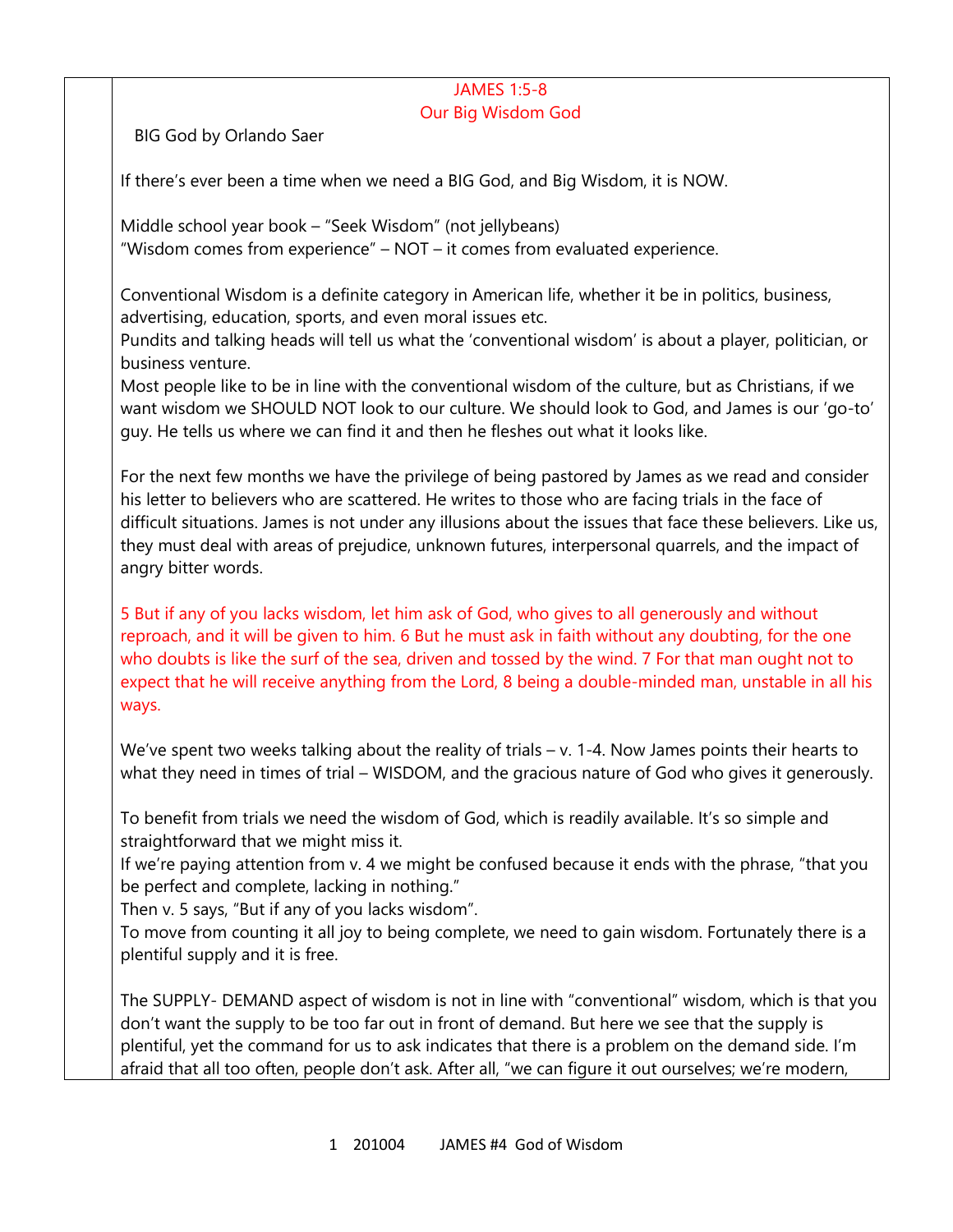sophisticated, educated, technologically advanced people so we don't need God. Who needs God, when we can just Google it?"

GOOGLE IT is not the advice that we get from James.

Last week we saw that Our God IS BIGGER THAN OUR TRIALS and today we see that Our BIG God gives BIG WISDOM

It is understandable why some would be skeptical and balk at seeking wisdom from God since He is the one in control of all things and COULD have stopped the trial that is causing our need for wisdom.

If that is where you are this morning, then you are not alone in the history of the church. If we're all honest, we've all probably been there at some time, to some degree. Again, that is where I've found the Psalms so helpful.

# James 1:5-8 Big Wisdom for facing trials

v. 1-12 is about trials. Remember the context when reading 5-8, because it fits the issue of trials. They are linked to v. 1-4

Suffering can make us mature in what we lack, and quite often we lack wisdom in trials. What we need in trials is wisdom, which is what we need to face suffering.

v. 5 by saying (DR. Rayburn) "If any of you lacks wisdom…" Perhaps the thought runs like this, "In the midst of trouble, as we so often are, it is hard to see how these trials can possibly serve our spiritual growth and development. To see that connection, and then to apply it to your situation, you need wisdom. So pray for it."

What is this wisdom that they lack? It must include the fear of the Lord, which is the beginning of wisdom. J.I.Packer explores the topic well, in KNOWING God

There are two traits we need to lay hold of the gift of wisdom:

1. We must learn to reverence God. "The fear of the LORD is the beginning of wisdom" (Ps 111:10; Prov 9:10; compare Job 28:28; Prov 1:7; 15:33). Not till we have become humble and teachable, standing in awe of God's holiness and sovereignty, acknowledging our own littleness, distrusting our own thoughts and willing to have our minds turned upside down, can divine wisdom become ours.

2. We must learn to receive God's word. Wisdom is divinely wrought in those, and those only, who apply themselves to God's revelation. "Your commands make me wiser than my enemies," declares the psalmist; "I have more insight than all my teachers"—why?—"for I meditate on your statutes" (Ps 119:98-99).

So Paul admonishes the Colossians: "Let the word of Christ dwell in you richly. . . with all wisdom" (Col 3:16). How are we of the twentieth century to do this? By soaking ourselves in the Scriptures,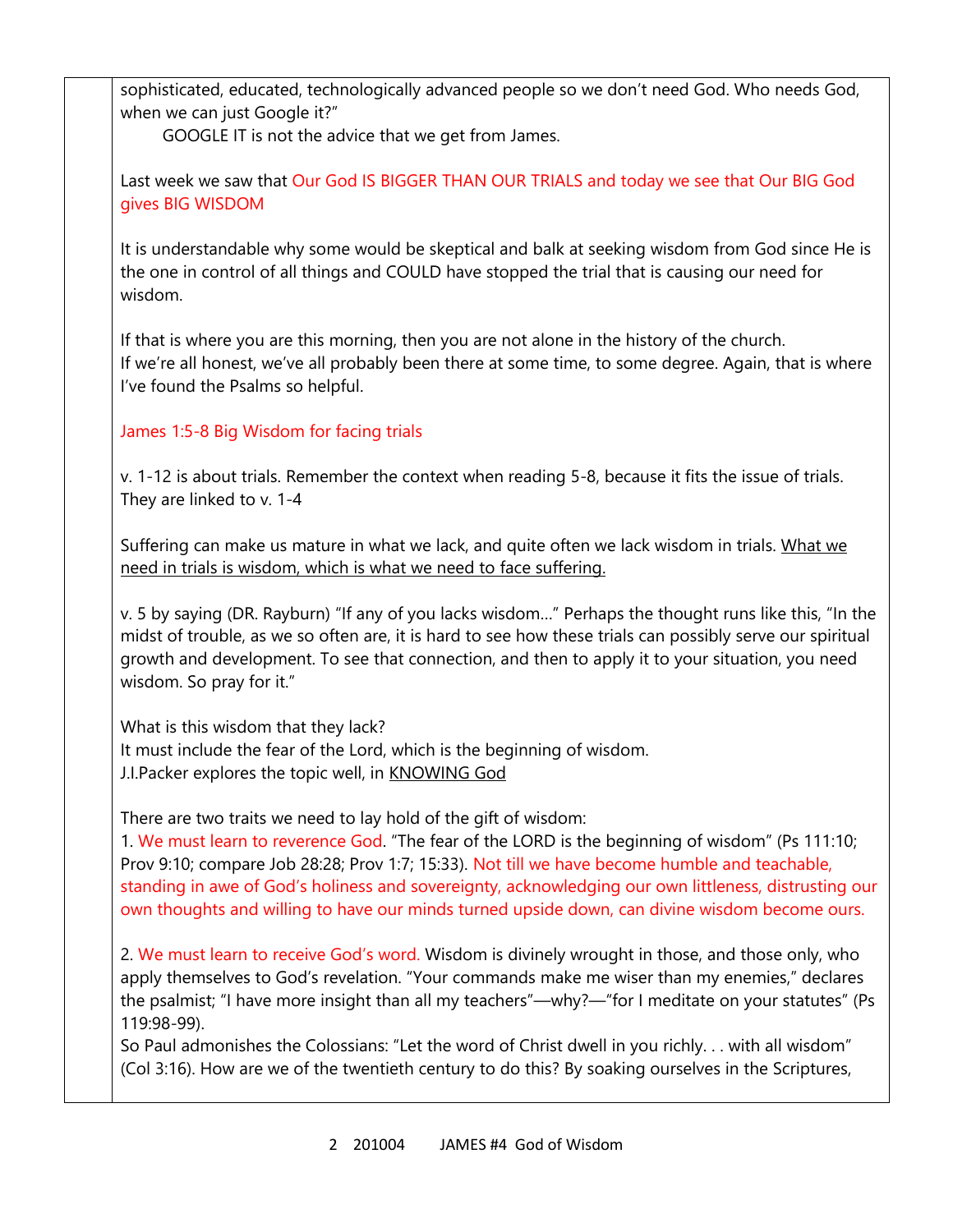Doug Moo - Wisdom is the means by which the godly can both discern and carry out the will of God.

 It enables us to perceive the purpose of God and to apply ourselves to carrying out the will of God.

The need for wisdom is not trying to figure out WHAT God IS DOING, but to have insight into what I SHOULD BE DOING.

### C.S. Lewis

"There is something which unites magic and applied science (technology) while separating them from the "wisdom" of earlier ages. For the wise men of old, the cardinal problem had been how to conform the soul to reality, and the solution had been knowledge, self-discipline and virtue. For magic and applied science alike, the problem is how to subdue reality to the wishes of men.

Wisdom is dealing with reality as it is, not as we want it to be. Wisdom doesn't get hung up on why things happened or fault-finding. It seeks to know how to respond by faith in the current reality.

 EX: Packer – Wisdom is like driving a car. You don't worry about why the driver ahead or behind is so erratic or why the road curves or dips. You simply try to see what is going on and do the right thing in the actual situation that presents itself. The effect of divine wisdom is to enable you and me to do just that in the actual situations of everyday life…. To drive well, you have to keep your eyes skinned to notice exactly what is in front of you. To live wisely, you have to be clear-sighted and realistic — ruthlessly so—in looking at life as it is.

## INSIGHTS FROM JAMES 1

- Wisdom is given to those who know they need it. This calls for self-examination and awareness
- God isn't embarrassed by our lack of wisdom He never tires of our asking him. He gives wisdom generously and in a non-demeaning way. He doesn't scold you for asking for wisdom.
- God is glorified when we seek wisdom from him.
- We seek wisdom from God when we know his character (Hebrews 11:6).
- Faith is trust in the character of God himself. It sees self as helpless and God as powerful and abundant.
- Faith is an anchor for the soul and for life because it centers on God, not self (doubt makes us unstable in all our ways).
- Don't doubt the ONE who has and will give wisdom- it is God alone.
- The double minded man is contrasted with the single minded God. V.8

The fear of the Lord is the beginning of wisdom. Wisdom is not like something we order on Amazon and it arrives two days later all packaged up. We can't expect wisdom if we're not walking with and trusting God and His word in general. Wisdom that comes from God is rooted in His word. A big part of what wisdom means is to have a biblically formed perspective on life.

If our heart is divided between God and the world, we can't expect for wisdom to take root within us.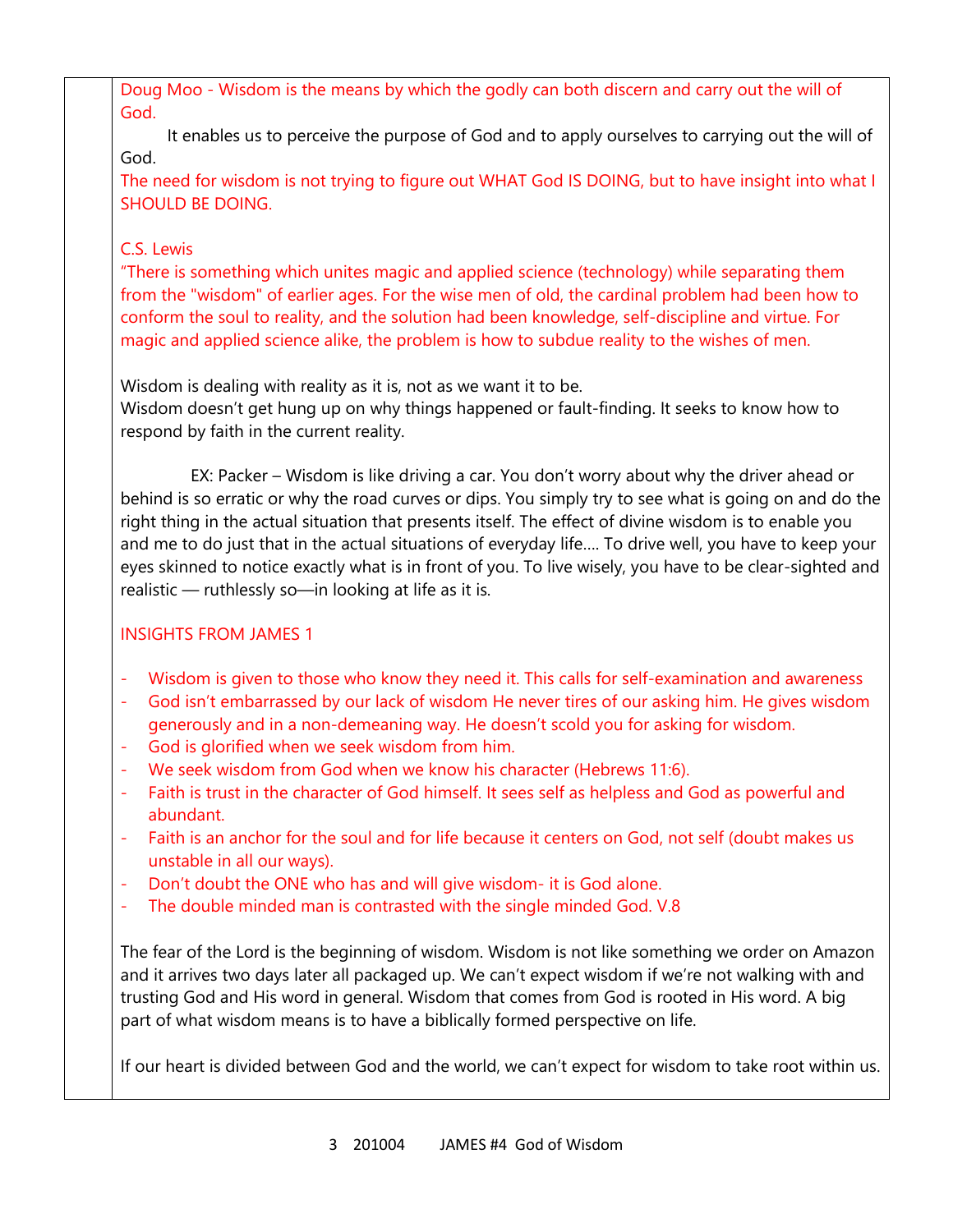EX: JESSE JAMES and church discipline. He had the self-awareness to know that he was a double-minded man. The first successful daylight bank robbery in the United States occurred in Liberty, MO on February 13th,

1866. One young man – a passerby – was killed and the bank robbers got away and were never caught. However locals knew that the perpetrators were the members of Jesse James' gang. Here is where the story gets interesting.

At the time of the robbery, Jesse James was a member in good standing of the First Baptist Church of nearby Kearney, MO. The church minutes record that deliberations to impose ecclesiastical discipline on Jesse were complicated by the fear that he might burn down the church in retaliation! Everyone in the community, so it says in this report, knew Jesse was staying at his mother's farm (she was herself a Sunday School teacher), so two deacons – the Baptist equivalent of elders – were deputed to confront Jesse according to the Lord's instructions in Matthew 18. However, perhaps not surprisingly, the next minutes report that, for one reason or another, the deacons were unable to find a convenient time to visit the farm and have their conversation with Jesse James.

The minutes then report that Jesse himself arrived at the meeting and, wishing to cause no embarrassment to the congregation, requested that his name be removed from the roll. The church obliged.

(Dr. Rayburn) But the fact of the matter is vast multitudes have lived such a double-minded life. Monday through Saturday they sow their wild oats and come to church on Sunday to pray for crop failure! They pose as Christians, no doubt believing themselves to be Christians, but it would never occur to them to rejoice in their trials or to boast in their poverty, because they do not see themselves, the world, or life as a real Christian must and will. They do not have a biblically informed perspective on life, a large part of what the Bible means by wisdom.

James resonates with the book of Proverbs on the theme of wisdom. It is something valuable and worth pursuing – Seek it by ASKING FOR IT PROV 3 – seek wisdom How blessed is the man who finds wisdom And the man who gains understanding. 14 For her profit is better than the profit of silver And her gain better than fine gold. 15 She is more precious than jewels; And nothing you desire compares with her. 16 Long life is in her right hand; In her left hand are riches and honor. 17 Her ways are pleasant ways And all her paths are peace. 18 She is a tree of life to those who take hold of her, And happy are all who hold her fast.

You can have a heart for God and His wisdom and ways even when there are certain doubts that creep in. Those are the moments we cry out, "Lord, I believe; help my unbelief" That is NOT a heart that is divided and wavering for it is actually fixed and rooted in pursuing God. God sees the sincerity of faith, though it may be fragile at times.